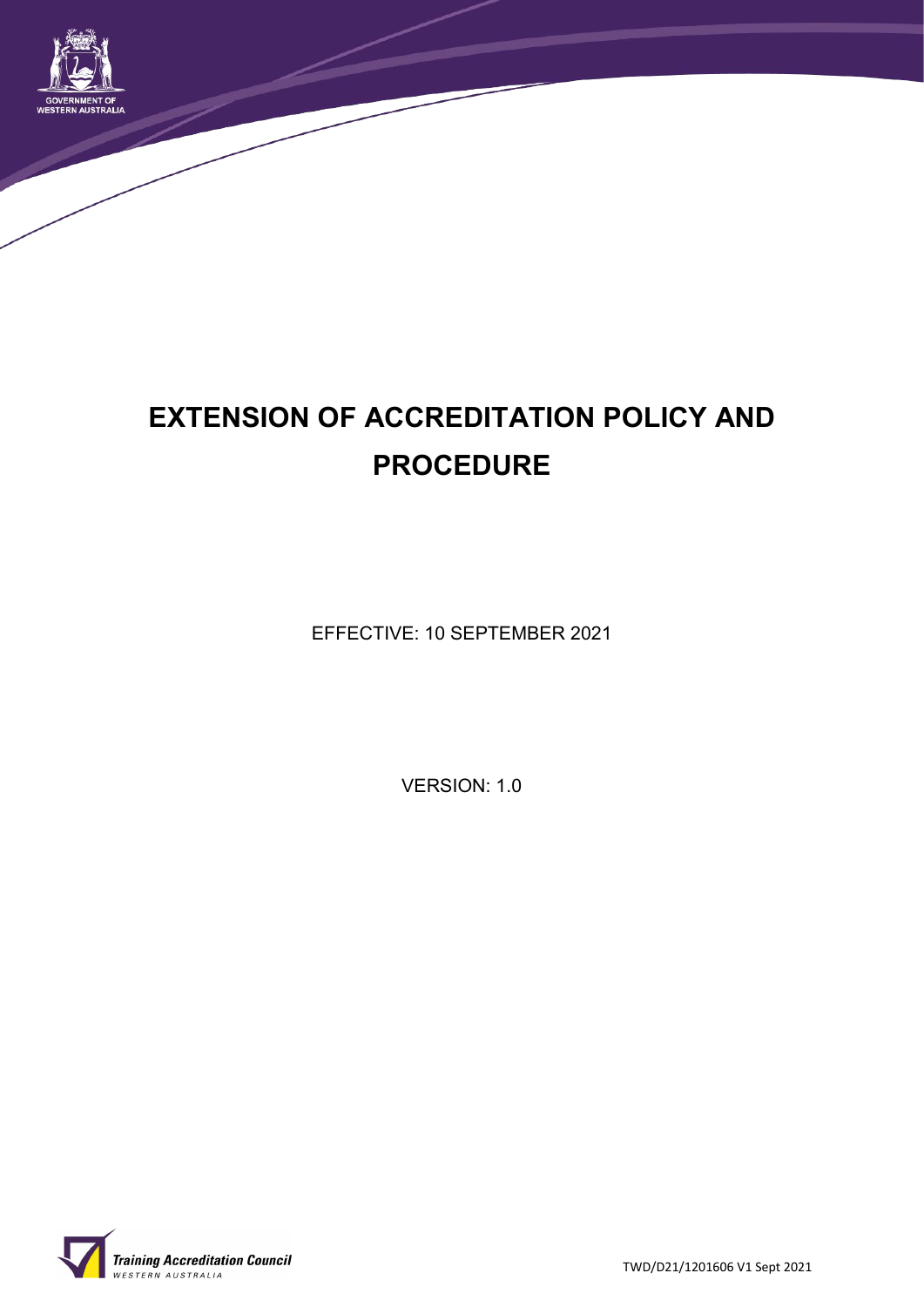## **CONTENTS**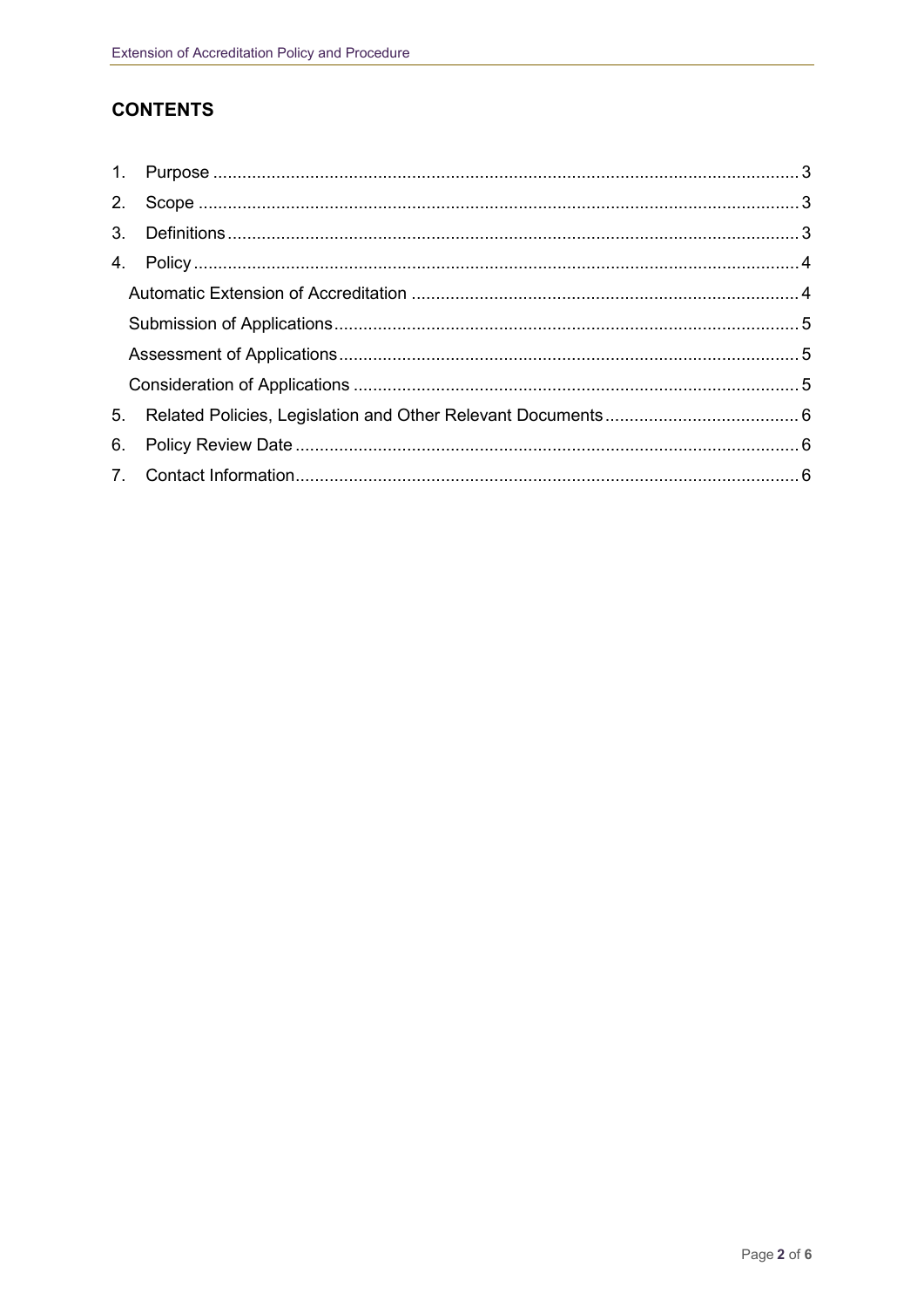## **1. PURPOSE**

This policy is to outline the requirements for extension of accreditation by the Training Accreditation Council (TAC or the Council). The policy reflects the Council's commitment to the *Standards for VET Regulators 2015*, the Australian Qualifications Framework (AQF) and the *Vocational Education and Training Act (VET) Act 1996*.

## **2. SCOPE**

The Council, under the *Vocational Education and Training (VET) Act 1996*, is responsible for making decisions regarding the accreditation of VET courses in accordance with the *Standards for VET Regulators 2015*. The TAC Secretariat implements and manages the Course Accreditation Policy and Procedures on behalf of the Council and is responsible for ensuring that course accreditation applications are managed efficiently and in accordance with national standards.

This document sets out the policy and procedure undertaken by the TAC Secretariat in respect of applications for extension of course accreditation.

| <b>Term</b>          | <b>Definition</b>                                                                                                                                                                                             |
|----------------------|---------------------------------------------------------------------------------------------------------------------------------------------------------------------------------------------------------------|
|                      |                                                                                                                                                                                                               |
| <b>Accreditation</b> | The formal recognition of a course by a VET Regulator in                                                                                                                                                      |
|                      | accordance with the national standards for accredited courses.                                                                                                                                                |
|                      | Accreditation means a course is nationally recognised and that<br>an RTO can issue a nationally recognised qualification or<br>statement of attainment following full or partial completion of the<br>course. |
| <b>Accredited</b>    | A structured sequence of vocational education and training that                                                                                                                                               |
| course               | has been accredited by a VET Regulator and leads to an AQF                                                                                                                                                    |
|                      | qualification or statement of attainment.                                                                                                                                                                     |
| <b>AQTF 2021</b>     | The national course design standards that must be met for                                                                                                                                                     |
| <b>Standards for</b> | accreditation by TAC.                                                                                                                                                                                         |
| <b>Accredited</b>    |                                                                                                                                                                                                               |
| <b>Courses</b>       |                                                                                                                                                                                                               |
| <b>Course owner</b>  | The person or legal entity who owns the copyright to the                                                                                                                                                      |
|                      | accredited course. The obligations of a course owner are                                                                                                                                                      |
|                      | specified in the AQTF 2021 Standards for Accredited Courses.                                                                                                                                                  |
| <b>Extension of</b>  | Extension to the period of accreditation of a course, usually by                                                                                                                                              |
| accreditation        | application by the course owner. When an extension of                                                                                                                                                         |
|                      | accreditation is granted, the course owner is informed of the                                                                                                                                                 |
|                      | period of extension and the amended course expiry date.                                                                                                                                                       |
|                      |                                                                                                                                                                                                               |

## **3. DEFINITIONS**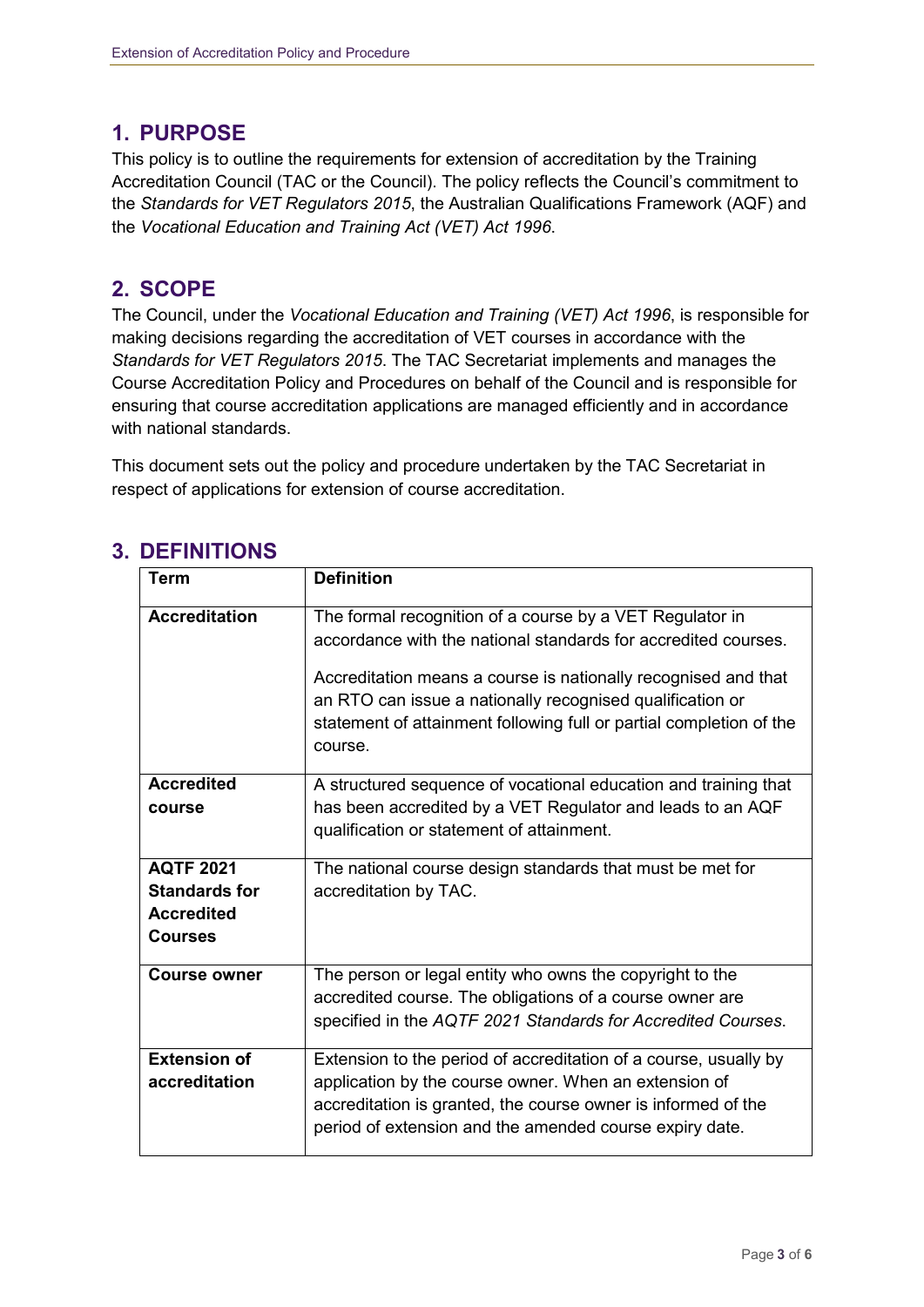| <b>Registered</b><br><b>Training</b><br>Organisation  | A training organisation registered by a VET regulator for a<br>defined scope and period of registration.                                                                                                                                                                                                       |  |
|-------------------------------------------------------|----------------------------------------------------------------------------------------------------------------------------------------------------------------------------------------------------------------------------------------------------------------------------------------------------------------|--|
| <b>Standards for</b><br><b>VET Regulators</b><br>2015 | The national standards for VET Regulators that ensure:<br>a risk-based approach to regulation of RTOs and<br>accredited courses;<br>consistency of implementation and interpretation of<br>$\bullet$<br>standards; and<br>accountability and transparency in undertaking regulatory<br>$\bullet$<br>functions. |  |
| <b>VET Regulator</b>                                  | The body with the responsibility for registration of training<br>providers and accreditation of courses under VET legislation. In<br>WA the Training Accreditation Council is this body.                                                                                                                       |  |

## **4. POLICY**

Courses are accredited for a specified period and have an expiry date, unless the course owner applies for, and is granted, course reaccreditation or extension of course accreditation. Only the course copyright owner is able to submit an application for extension of accreditation.

Extension of course accreditation may be granted in exceptional situations where it is not practicable to apply for course reaccreditation. Situations considered to be exceptional include:

- Transition from an accredited course to a training package qualification where the accredited course is due to expire shortly and there has been a delay with training package endorsement or, for public training providers, the release of a purchasing guide
- Licensing/regulatory requirements where the accredited course leads to a licensed/regulated outcome and the related legislation is under review and expected to be finalised soon after the course expiry date
- Other circumstances presented by the applicant and deemed to be exceptional by the Manager Regulation.

Extensions of course accreditation are granted for short periods, and usually not for more than 12 months. Applicants must clearly demonstrate the circumstances that warrant consideration and each application will be considered on its merit. Applications for extension will not be considered if course owners fail to plan ahead for the timely review and submission of a course for reaccreditation before the expiry date.

#### AUTOMATIC EXTENSION OF ACCREDITATION

If an application for reaccreditation of a course is submitted at least three months before the course expiry date, the accreditation of the course continues automatically until the application is decided. An application for extension to accreditation is not required in this situation.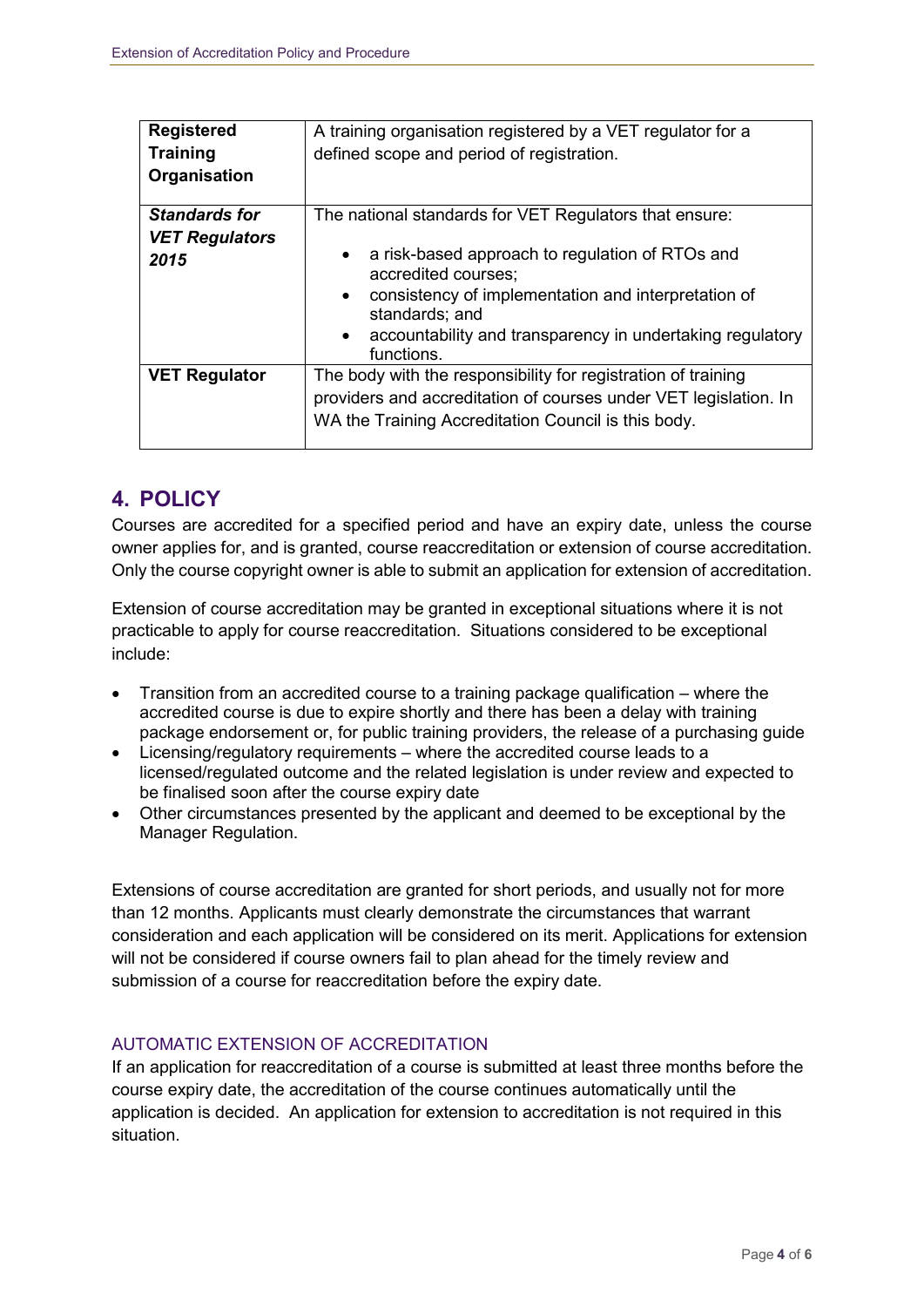#### SUBMISSION OF APPLICATIONS

Applications must be submitted using the EXT1 Application for Extension of Course Accreditation form available on the TAC website [\(www.tac.wa.gov.au\)](http://www.tac.wa.gov.au/). Completed forms must be submitted electronically via the TAC course accreditation email at [taccourseaccreditation@dtwd.wa.gov.au.](mailto:taccourseaccreditation@dtwd.wa.gov.au)

The application must include a clear and detailed explanation of the reasons for the request; supporting information, if applicable; and the period of extension sought.

#### ASSESSMENT OF APPLICATIONS

The key steps involved in processing applications for extension of accreditation are outlined below. Further details are described in the Extension of Course Accreditation Flowchart.

The TAC Secretariat will acknowledge receipt of the application for extension of accreditation within five working days. The Secretariat will conduct an internal review to ensure that all the necessary information needed to consider the application has been submitted.

If the application is incomplete, the TAC Secretariat will request further information from the course owner. The information must be provided within 15 working days. If this is not received by the due date, the application will be returned. Applications that do not meet the requirements will be returned to the applicant.

#### CONSIDERATION OF APPLICATIONS

When all the necessary information required to consider the application is provided, the TAC Secretariat will submit the reviewed application to the next scheduled meeting of the Council for consideration.

The Council will determine whether to approve or reject the application and, if approved, the period of extension to be granted.

Once the Council approves an application for extension of course accreditation, the National Register [\(training.gov.au\)](http://www.training.gov.au/) is amended to show the new course expiry date. The applicant is informed of the Council decision in writing.

If the Council rejects an application for extension of course accreditation, the applicant will be informed in writing of the reasons for the rejection.

Applications will be handled in accordance with the principles of procedural fairness. This means that the Council will act fairly, impartially and without bias in making decisions.

A course owner can appeal against a decision by the Council about an accredited course. An appeal can only be brought on the grounds that in making the decision appealed against, the Council erred in its application of, or failed to apply, criteria or procedures as outlined in the Council's established policies and procedures.

The appeal must be submitted in writing to the State Training Board within 21 days of the day on which the appellant was notified of the decision.